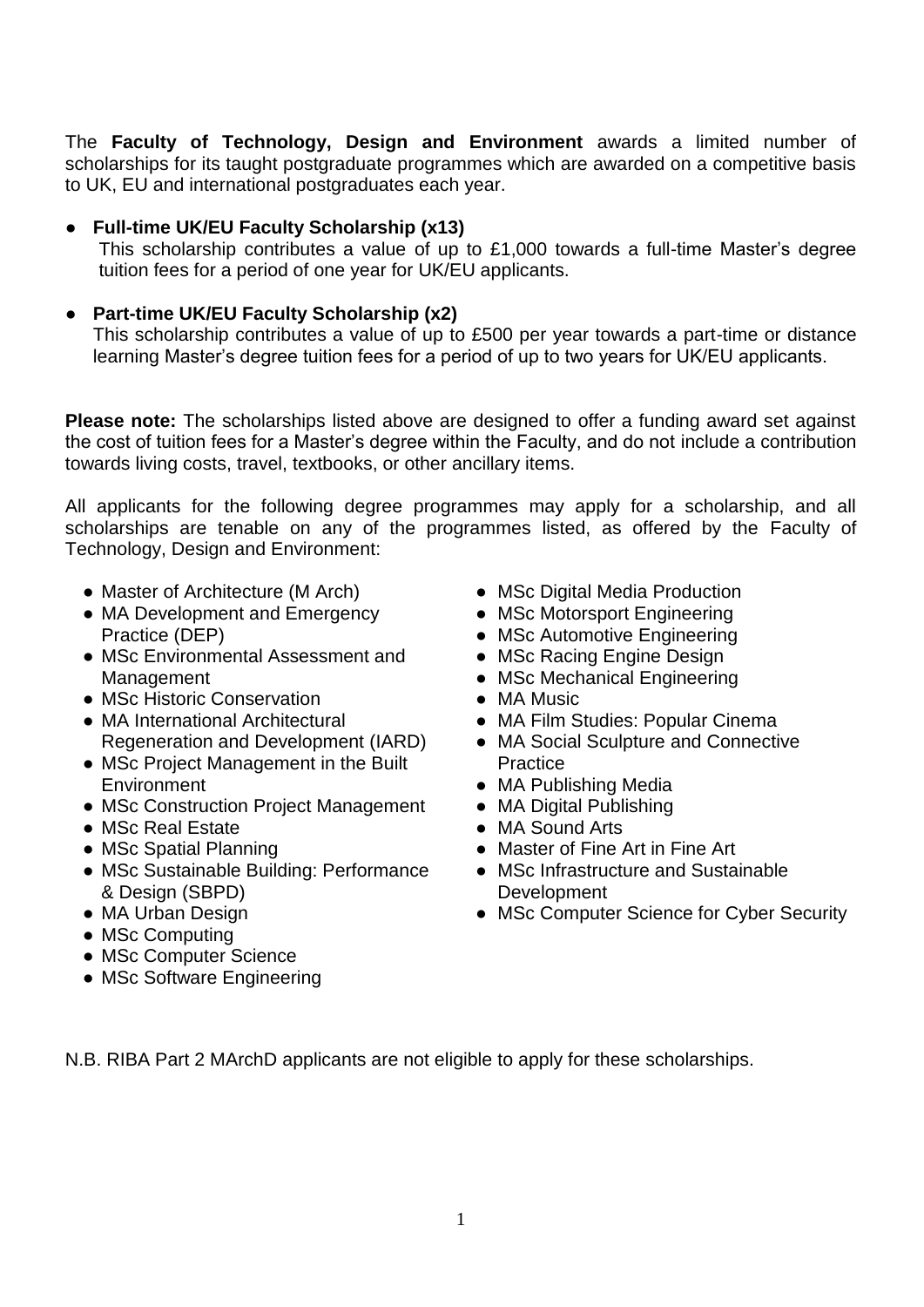# **Eligibility**

- All applicants must fulfil the academic entry requirements for postgraduate study in the University and Faculty of Technology, Design and Environment. All applicants must have been offered either a conditional or unconditional place on one of the degree programmes listed above by the deadline of 1 June 2018.
- All Faculty scholarships are available for one year full-time or two years part-time (or open/distance learning programmes), as appropriate, leading to a Master's degree within the Faculty of Technology, Design and Environment at Oxford Brookes University. All scholarship applicants must start their degree studies in September 2018 for the 2018-19 academic year.
- The scholarships are open to all applicants from the UK, EU and international locations, as stated.
- All scholarships are awarded on a competitive basis, and therefore applicants must have, or expect to obtain, a good honours degree (First Class or 2.1 equivalent) from a recognised institution of higher education, or have experience which demonstrates appropriate knowledge and skills at honours degree standard.
- Scholarship applicants who are final year undergraduates must expect to be notified of the result of their degree before 31 July 2018 in order to be considered for a scholarship. International students must meet the English language requirements for their programme.
- Scholarship applicants receiving a partial award of funding from other sources may be awarded a "top-up" scholarship. However, applicants receiving one or more awards from other funding sources that contribute to all of their Master's degree tuition fees will not be eligible for these scholarships. Eligibility will not be affected by funding towards maintenance or for fees over and above the scholarship amount.
- Scholarship applicants who receive financial awards from other sources of funding which cover all their tuition fees will not be eligible for these scholarships. Eligibility will not be affected if a candidate is receiving funding towards living costs, travel, text books, or other ancillary items or for tuition fees over and above the amount of the Faculty's actual scholarship award.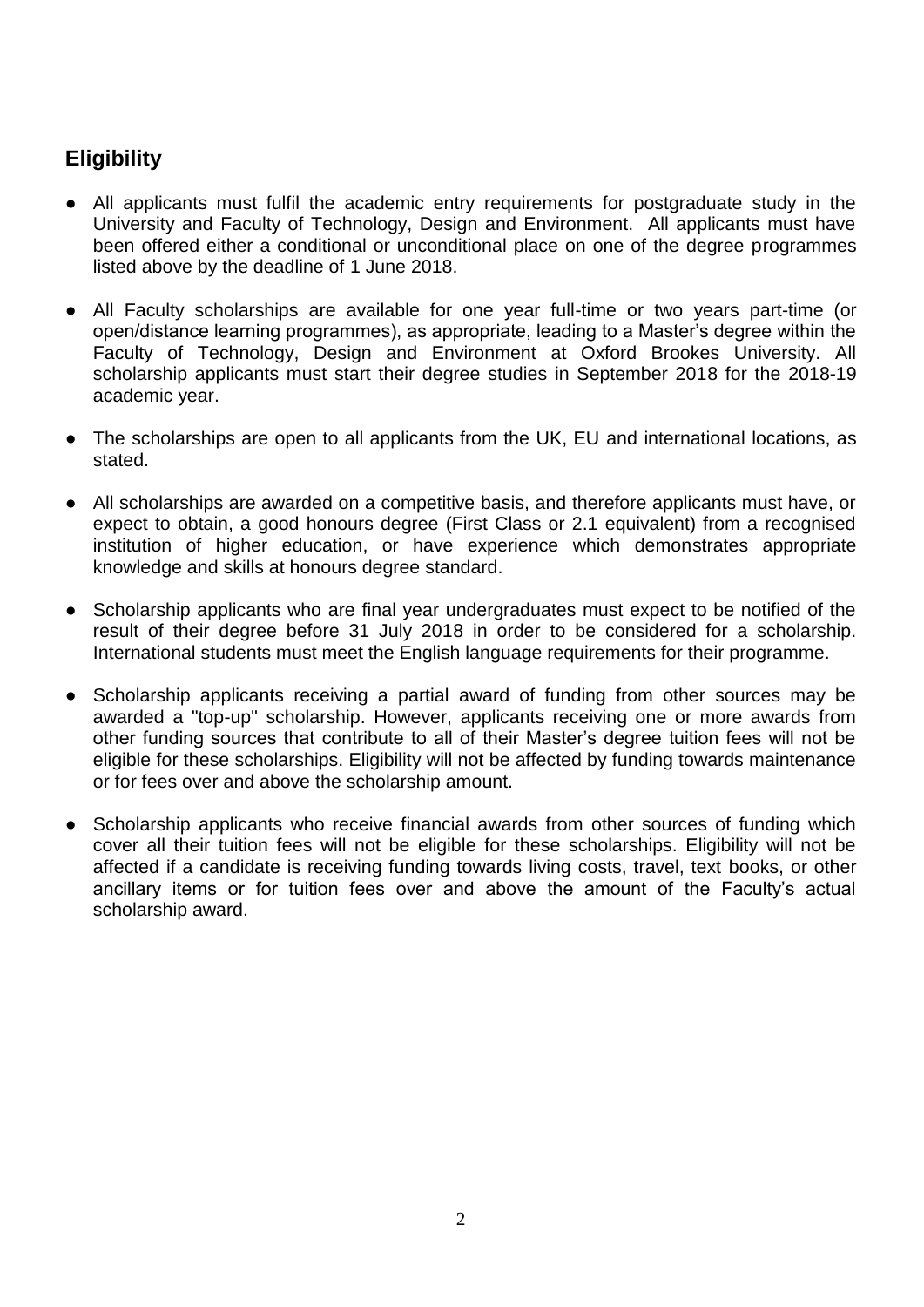# **John Henry Brookes Scholarship**

N.B. RIBA Part 2 MArchD applicants are not eligible to apply for these scholarships.

These awards are funded through the Oxford Brookes Alumni Fund and Oxford Brookes International.

There are a number of part-scholarships available for UK, EU and international students wishing to undertake a full-time taught postgraduate master's degrees in September 2018.

Applications will only be accepted from students who have already been made an offer by Oxford Brookes University.

You should apply for your place on the relevant courses listed on Page 1 and then submit your scholarship application. IF YOU APPLY FOR A SCHOLARSHIP WITHOUT THE OFFER OF A PLACE, YOUR SCHOLARSHIP APPLICATION WILL NOT BE CONSIDERED.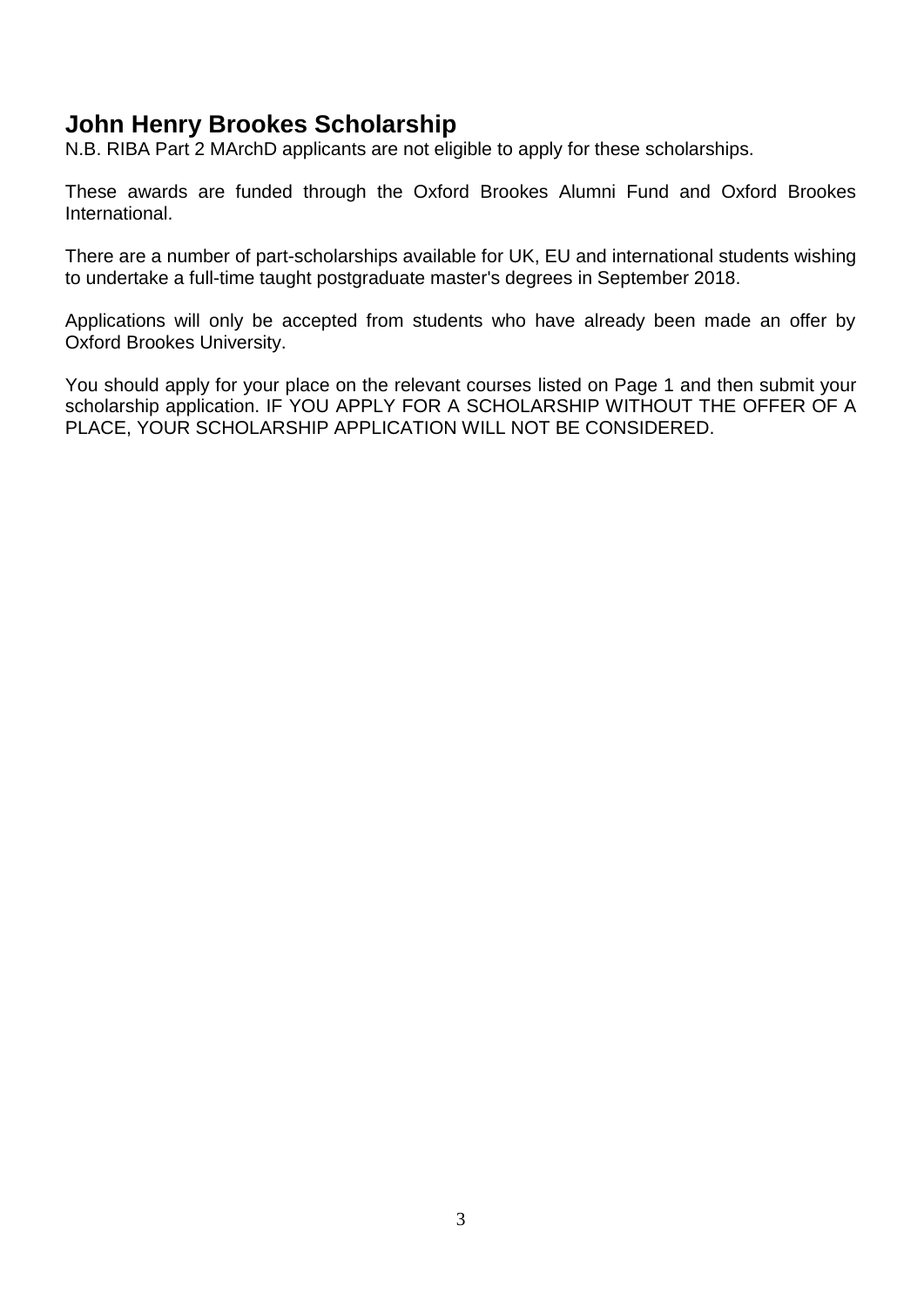# **Scholarship for MArchD (ARB/RIBA Part II) Applicants only**

# **Oxford School of Architecture Scholarship x 2**

(MArchD Applicants only who are Oxford Brookes University BA (Hons) Architecture graduates from the UK or EU with a 2.1 or 1st degree)

This Scholarship contributes a value of £5,000 per year to undertake the Part 2 Architecture degree (£10,000 over 2 years for tuition fees)

### **Scholarship for School of Architecture applicants only (excluding MArchD)**

### **Full-time Hodgkinson Postgraduate Scholarship x1**

(open to UK/EU and international applicants for Masters Architecture, MA International Architectural Regeneration & Development, MA Development & Emergency Practice, MSc Sustainable Building: Performance & Design)

These scholarships contribute a value up to the level of the international student tuition fees towards a full-time Master's degree for a period of one year. The Scholarship Committee may, at its discretion, split the scholarship funds available and offer 3 or more partial scholarships, each contributing a set amount towards the cost of a full-time Master's degree tuition fees for a period of one year.

NB: Please ensure you address the Selection Criteria below in your application for this Scholarship.

The scholarship committee will review the applicant's personal statement in terms of how their proposed programme of study will **promote an understanding** of and address at least one of the following:

- **performance monitoring of built environment professionals**: Benchmarking of consultant/professional performance has largely been anecdotal until the recent introduction of supply chain management techniques. Today the measurement, review and targeting of performance against comparable/competitor performance are becoming regular features of professional life. However, the measurement of 'professionals' is a cultural issue as well as one of performance, and many continue to resist what have become well used techniques in many areas of business and service provision.
- **project review and 'close-out'**: Most management procedures require a close-out review to ensure knowledge capture. This simple discipline is not a particularly common feature of UK projects, but should take place to ensure learning and team development amongst built environment professionals. The art and science of close-outs, including facilitation and information gathering to inform discussion, review and dissemination, will become ever more valuable in a knowledge based economy.
- **client drivers**: The process of client development and management either in relation to a project or otherwise, is a key skill for any professional. For those working in the built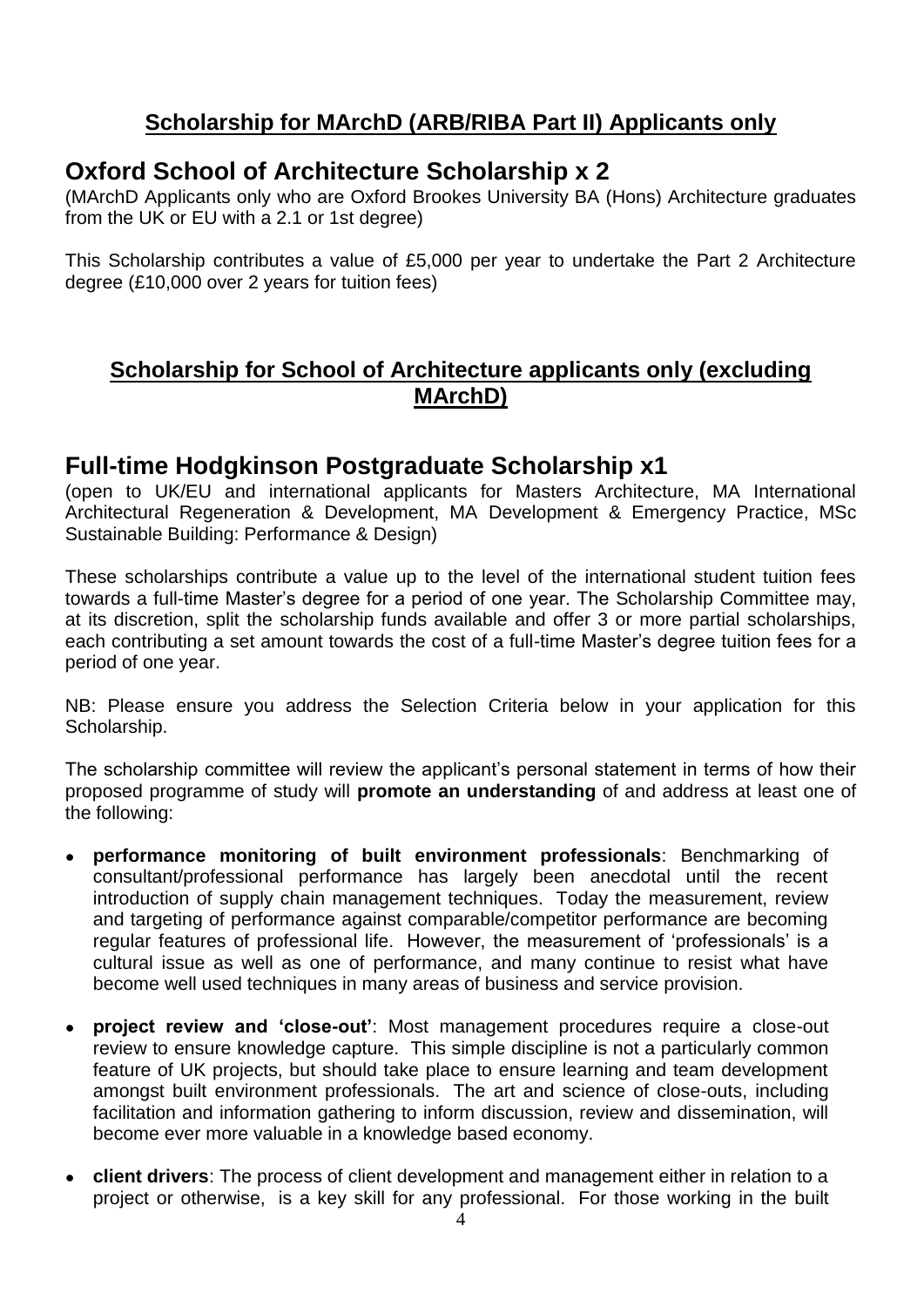environment, the challenge is to have a clear idea of how to create, build and manage accounts/or relationships, including the cost of starting and or losing a client to both a company and the individual

● **financial implications**: Too often built environment professionals do not have a clear idea of the financial implications and drivers of projects. The emphasis tends to fall on the aesthetic, technical or procedural aspects, however, in practise, meeting and designing to cost parameters, to avoid waste of team effort and frustration due to replication of work, is a key success factor for most professionals.

### **Scholarship for Development and Emergency Practice applicants only**

# **Wilkinson Scholarship in Development and Emergency Practice x2**

This scholarship contributes a value of £10,500 each towards the two full-time MA Development and Emergency Practice degree tuition fees. It is open for competition for international applicants from developing countries in Asia, Africa, Middle East and Latin America only.

### **Scholarship for International Architectural Regeneration and Development applicants only**

# **ADAM Architecture Scholarship x1**

This scholarship contributes a value of up to £3,000 towards the full-time MA International Architectural Regeneration and Development degree tuition fees for the period of 12 months and is open for competition.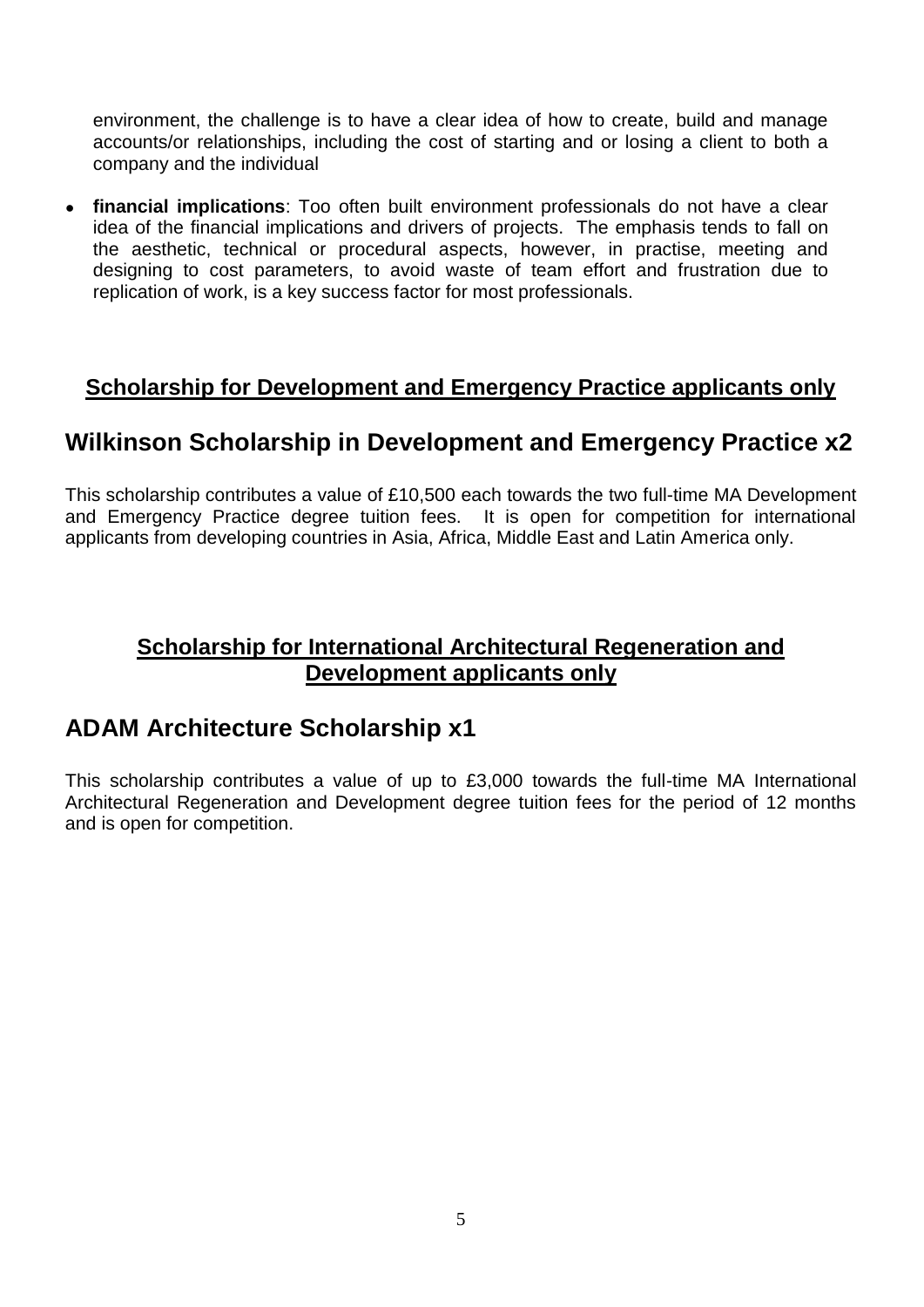# **Scholarship for MA Music applicants only**

# **School of Arts MA Music Scholarship (All pathways) x 1**

This scholarship offers a fee-waiver of £1,000 to a full-time UK/EU or International student on the MA Music.

#### **Eligibility for scholarships:**

All applicants must fulfil the academic entry requirements for postgraduate study in the University and Faculty of Technology, Design and Environment. All applicants must have been offered and accepted either a conditional or unconditional place on the MA Music programme as specified above by the deadline of 1 June 2018 for entry in September 2018. All applicants must address the specified criteria for each scholarship.

All scholarships are awarded on a competitive basis, and therefore applicants must have, or expect to obtain, a good honours degree (First Class or 2.1 equivalent) from a recognised institution of higher education, or have experience which demonstrates appropriate knowledge and skills at honours degree standard.

Scholarship applicants who are final year undergraduates must expect to be notified of the result of their degree before 31 July 2018 in order to be considered for a scholarship. International students must meet the English language requirements for their programme.

Scholarship applicants who receive financial awards from other sources of funding which cover all their tuition fees will not be eligible for these scholarships. Eligibility will not be affected if a candidate is receiving funding towards living costs, travel, textbooks, or other ancillary items or for tuition fees over and above the amount of the actual scholarship award.

### **Scholarship for MA Music UK/EU applicants only**

# **School of Arts MA Music Scholarship (C19th Century & Opera pathway only) x 2**

Thanks to a generous alumnus donation, we are able to offer two full fee waivers (each worth £5,560) to full-time UK/EU students on the MA in Music. It is a stipulation of the award that the two students awarded the scholarships take our specialist musicology modules in 19th-Century Music Studies and Opera Studies, alongside the compulsory course modules (Research Skills and Applied Research, Professional Experience, Dissertation).

The scholarships will be awarded on the basis of the successful applicants' prior academic achievements and statement outlining how the MA will contribute to their learning and career development.

Applicants must already have accepted, by the time of application, a conditional or unconditional offer of a place to start the course in September 2018. The application must be made by 1 June 2018 on the appropriate application form. In the 500-word statement,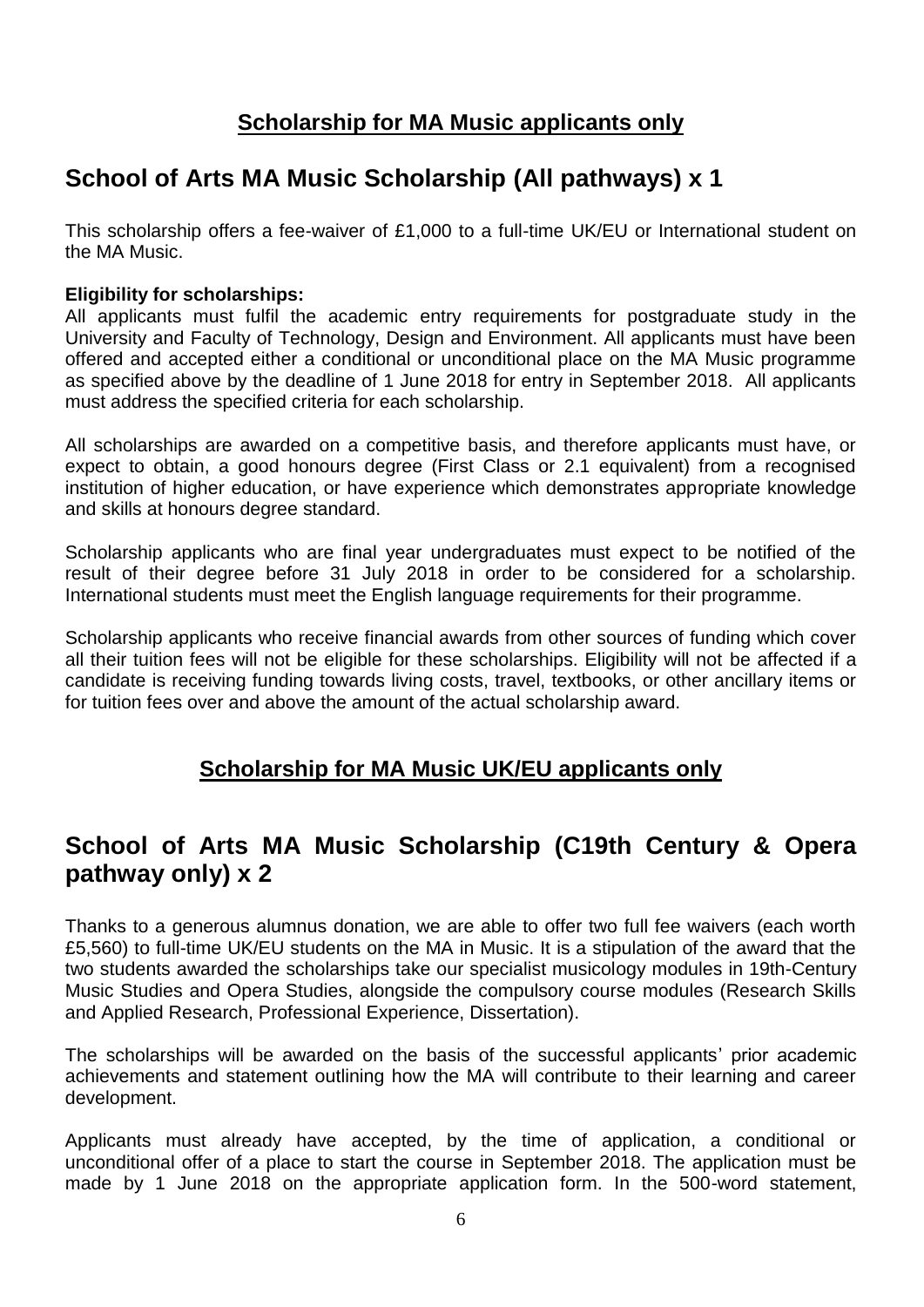applicants should outline their prior academic achievements, suitability for the course, and how the MA will contribute to their learning and career development. Applicants are also asked to indicate how they intend to pay for their maintenance costs. Applicants will be informed by email of the Faculty Scholarship Committee's decision by 29 June 2018.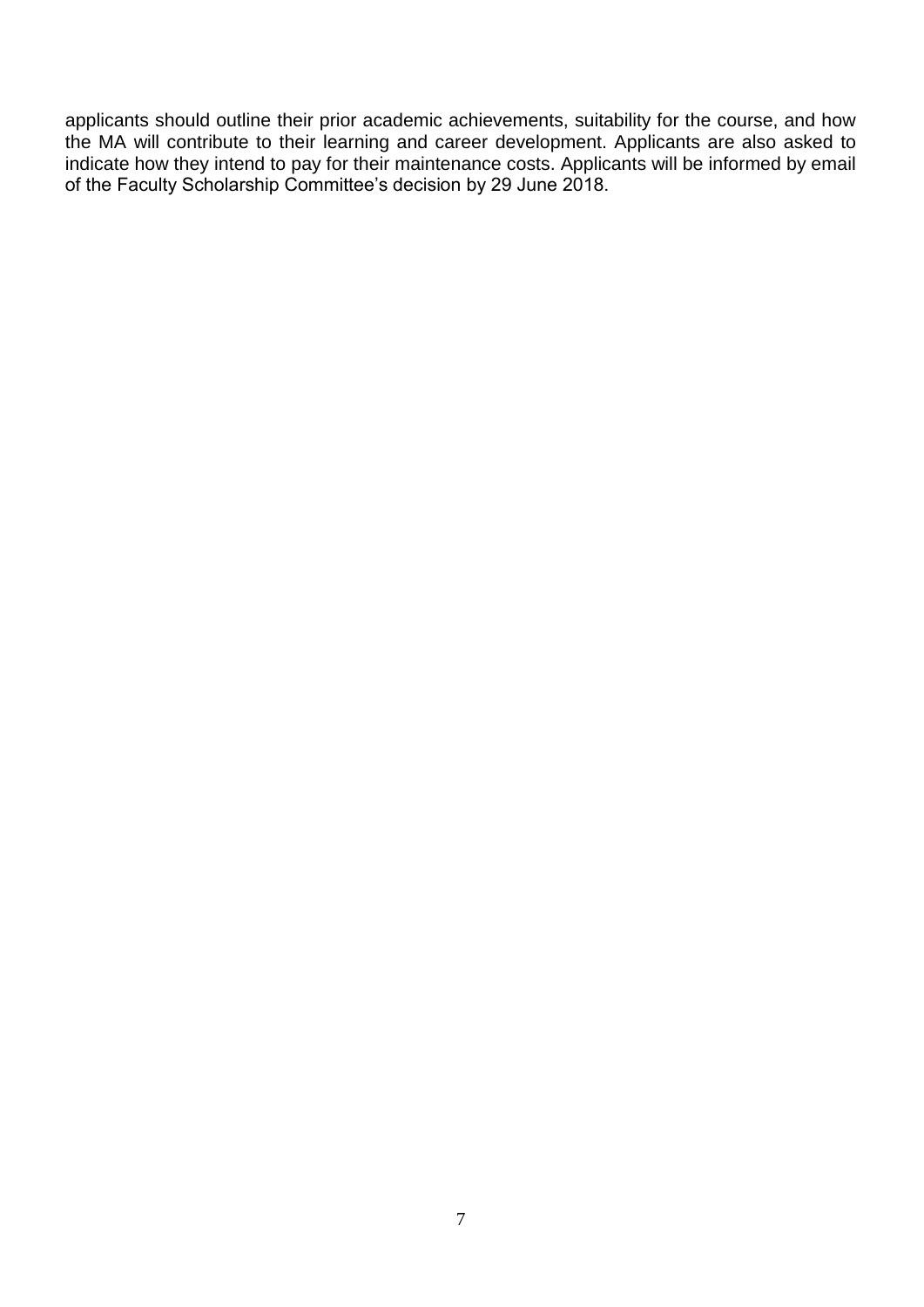# **Scholarships for Postgraduate Publishing applicants only**

# **FLTRP Scholarship 2018**

The Foreign Language Teaching and Research Press is offering a fee-waiver bursary of £3,000 to a full-time or part-time student at the Oxford International Centre for Publishing Studies on the MA in Publishing Media or MA in Digital Publishing.

The Publishing Scholarship, open to all students, will be awarded on the basis of a considered explanation of what the master's course will contribute to the student's learning and career development.

Applicants must already have accepted, by the time of application, a conditional or unconditional offer of a place to start the course in September 2018. Applicants for the Scholarship must submit by email a cv and a 500-word rationale for their application for the Scholarship. Applicants are also asked to detail any further funding sources they are applying for, and to indicate how they intend to pay for the remainder of their fees and maintenance costs. The application must be made on the appropriate application form available by 1 June 2018. Applicants will be informed by email of the Faculty Scholarship Committee's decision by 29 June 2018.

Students may apply for this scholarship alongside other sources of funding (including other scholarships offered through Oxford Brookes University), but these must be detailed on the application. The Scholarship will not include a maintenance grant. Applicants who are successful in receiving awards from other sources of funding which cover their tuition fees will not be eligible for the Scholarship, and must inform the Programme Administrator. Eligibility will not be affected by funding covering maintenance costs. The Scholarship cannot be transferred to maintenance costs.

#### **About FLTRP**

FLTRP is the largest foreign language and university press in China, ranking third in sales turnover among all the publishing houses in China. FLTRP started as a language education publisher and has expanded into more subjects and areas. Alongside print and digital publishing, FLTRP also provides offline and online training services for both teachers and students, and organizes many conferences and competitions. With a special strength in languages and a deep understanding of Chinese and other cultures, FLTRP is well positioned to tell stories about China to the world. FLTRP publishes in nearly 50 languages, and has over 600 international partners.

Oxford Brookes University is home to the first Confucius Institute co-established by a university and a publishing company (FLTRP), and a key aim is to foster Sino-British co-operation in the publishing, educational and creative industries.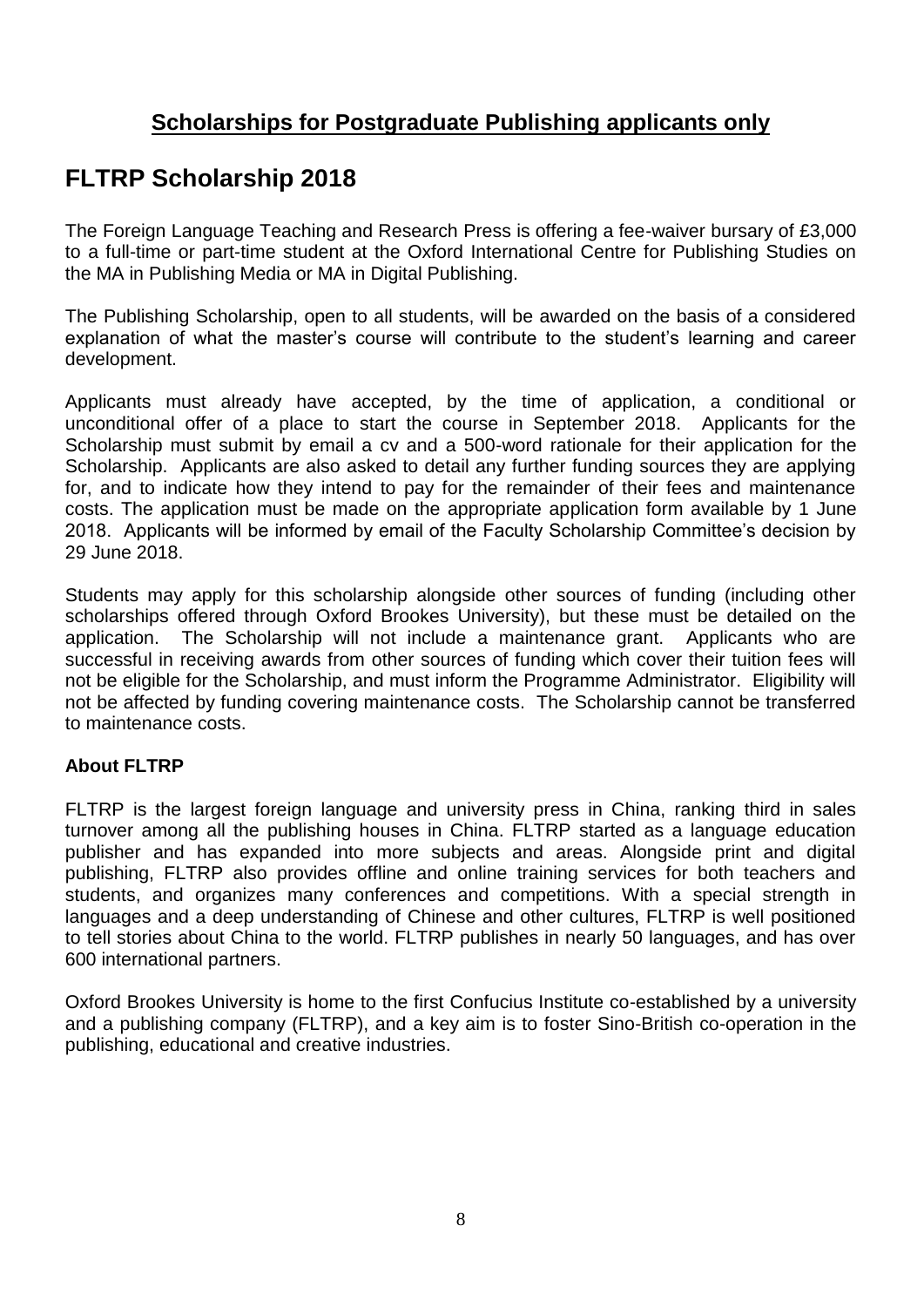# **Princeton University Press Scholarship 2018**

Princeton University Press is offering a fee-waiver bursary of £2,000 to a full-time or part-time student at the Oxford International Centre for Publishing Studies on the MA in Publishing Media or MA in Digital Publishing. The student will also receive the guarantee of a work placement for a minimum of three weeks at the Press's offices in Woodstock near Oxford.

The scholarship, open to all students, will be awarded on the basis of a considered explanation of what the master's course will contribute to the student's learning and career development. Consideration will also be given to the background of the applicant so applicants should provide a short statement about their family or financial circumstances so we may better understand your need for support.

Applicants must already have accepted, by the time of application, a conditional or unconditional offer of a place to start the course in September 2018. Applicants for the Scholarship must submit by email a cv and a 500-word rationale for their application for the Scholarship. Applicants are asked to detail any further funding sources they are applying for, and to indicate how they intend to pay for the remainder of their fees and maintenance costs. The application must be made on the appropriate application form available by 1 June 2018. Applicants will be informed by email of the Faculty Scholarship Committee's decision by 29 June 2018.

Students may apply for this scholarship alongside other sources of funding (including other scholarships offered through Oxford Brookes University), but these must be detailed on the application. The Scholarship will not include a maintenance grant. Applicants who are successful in receiving awards from other sources of funding which cover their tuition fees will not be eligible for the Scholarship, and must inform the Programme Administrator. Eligibility will not be affected by funding covering maintenance costs. The Scholarship cannot be transferred to maintenance costs.

#### **About Princeton University Press**

Princeton University Press brings scholarly ideas to the world. We publish books that connect authors and readers across spheres of knowledge to advance and enrich the human conversation. We embrace the highest standards in our publishing as embodied in the work of our authors from Albert Einstein in our earliest years to the present. In keeping with Princeton University's commitment to serve the nation and the world, we publish for scholars, students, and serious readers everywhere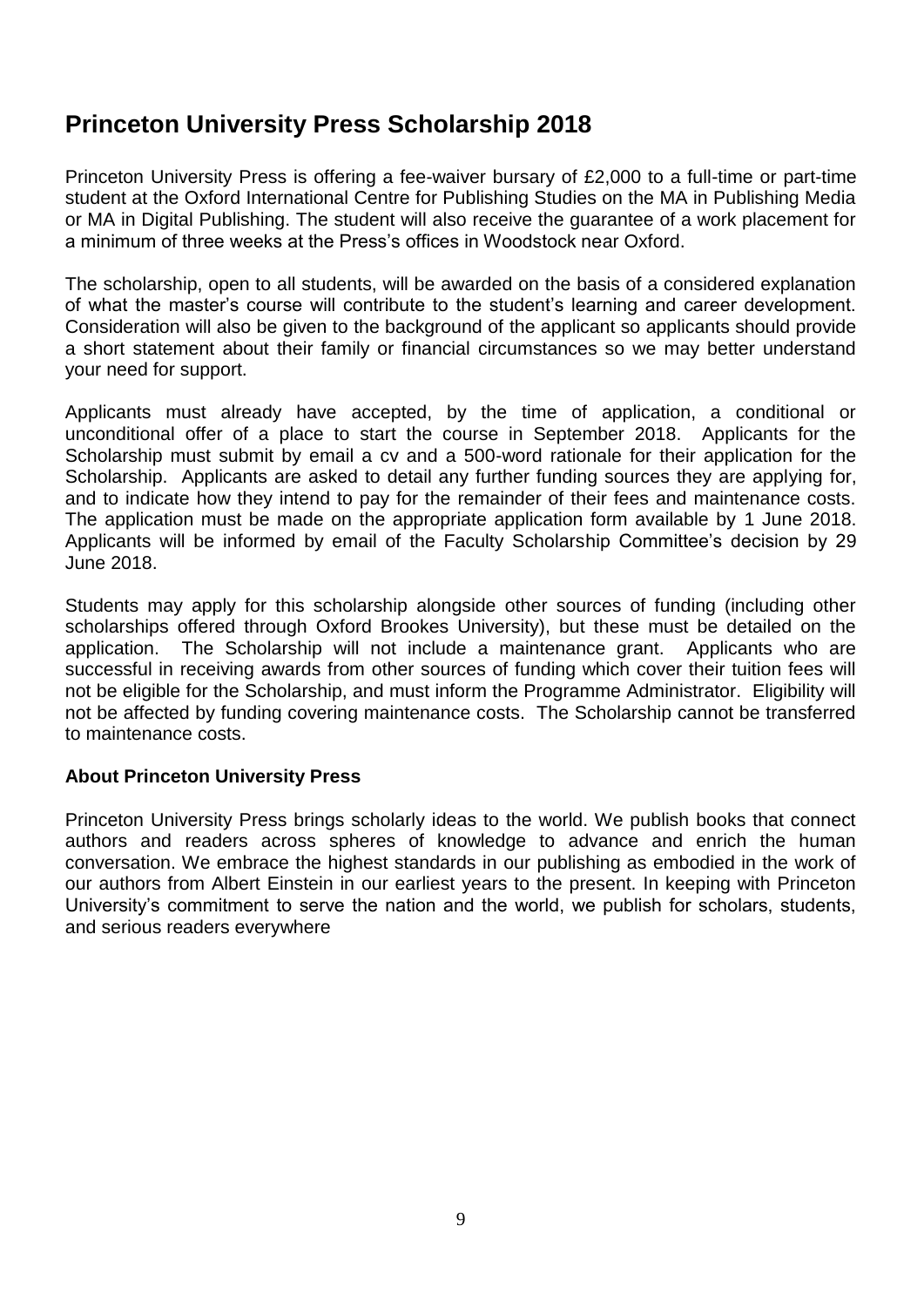# **Scholarships for Postgraduate Publishing UK/EU applicants only**

# **London Book Fair Scholarship 2018**

The London Book Fair is offering a fee-waiver bursary of £1,000 to a full-time or part-time student at the Oxford International Centre for Publishing on the MA in Publishing Media or MA in Digital Publishing. The student will also receive the guarantee of a work placement for a minimum of three weeks at the London Book Fair.

The Publishing Scholarship, open to students from the UK and EU, will be awarded on the basis of a considered explanation of what the master's course will contribute to the student's learning and career development.

Applicants must already have accepted, by the time of application, a conditional or unconditional offer of a place to start the course in September 2018. Applicants for the Scholarship must submit by email a cv and a 500-word rationale for their application for the Scholarship. Applicants are also asked to detail any further funding sources they are applying for, and to indicate how they intend to pay for the remainder of their fees and maintenance costs. The application must be made on the appropriate application form available by 1 June 2018. Applicants will be informed by email of the Faculty Scholarship Committee's decision by 29 June 2018.

Students may apply for this scholarship alongside other sources of funding (including other scholarships offered through Oxford Brookes University), but these must be detailed on the application. The Scholarship will not include a maintenance grant. Applicants who are successful in receiving awards from other sources of funding which cover their tuition fees will not be eligible for the Scholarship, and must inform the Programme Administrator. Eligibility will not be affected by funding covering maintenance costs. The Scholarship cannot be transferred to maintenance costs.

#### **About the London Book Fair**

The London Book Fair, the world's premier Spring Book Fair, is the global marketplace for rights negotiation and the sale and distribution of content across print, audio, TV, film and digital channels. The fair takes place each year at Olympia, West London, and covers all aspects of the publishing industry. 2018 will be its 47th edition.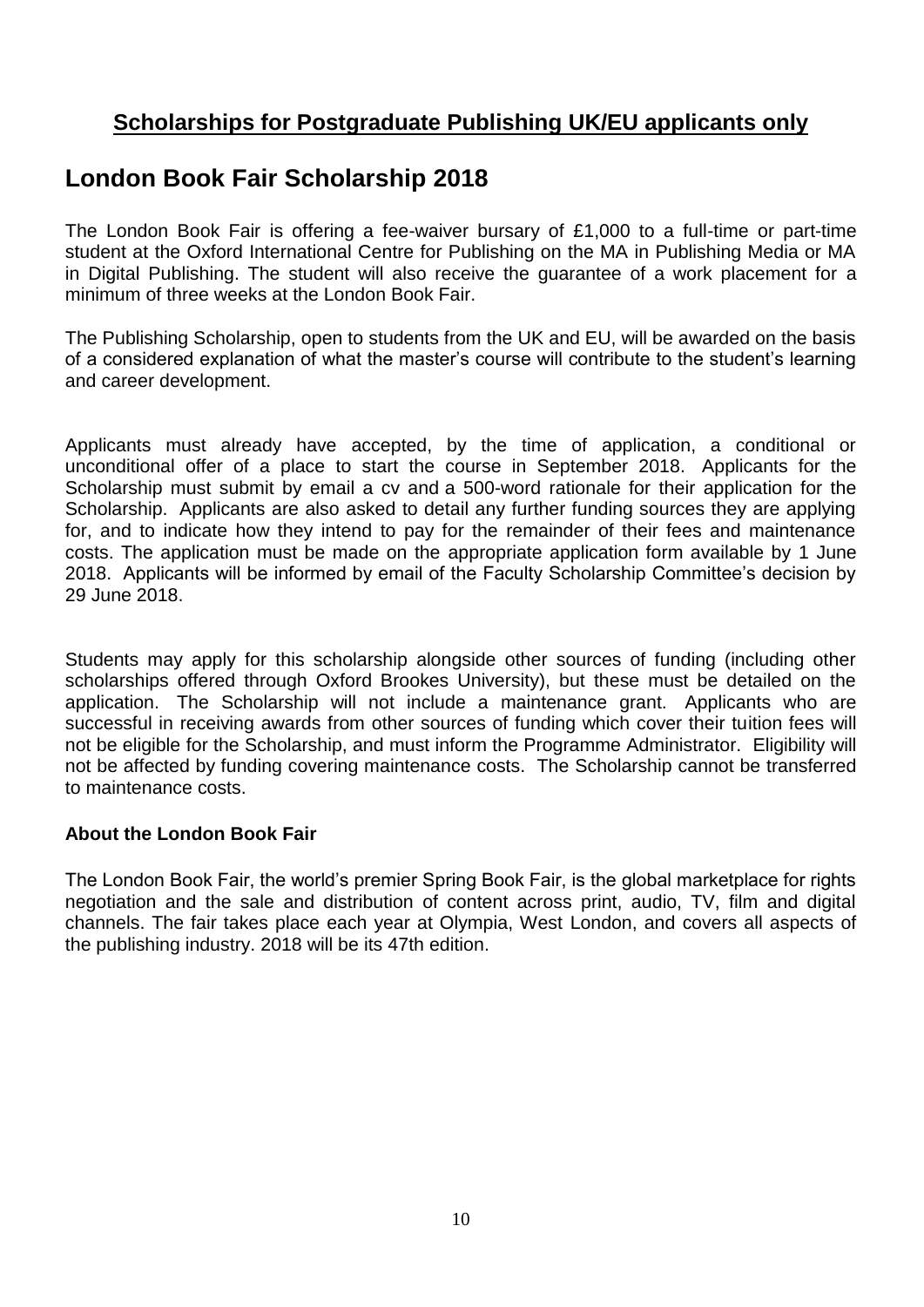## **Scholarships for Postgraduate Publishing international applicants only**

# **Oxford International Centre for Publishing Studies International Scholarship**

This scholarship offers a fee-waiver bursary of £1,500 to a full-time or part-time International student on the MA Publishing Media or MA Digital Publishing. The Scholarship will be awarded on the basis of a proven interest in a publishing career, and a considered explanation of what the Masters' programme will contribute to the student's learning and career development. In addition to the completed application form and 500-word Personal Statement, applicants must also submit a CV.

#### **Eligibility for scholarships:**

All applicants must fulfil the academic entry requirements for postgraduate study in the University and Faculty of Technology, Design and Environment. All applicants must have been offered and accepted either a conditional or unconditional place on the Publishing programmes as specified above by the deadline of 1 June 2018 for entry in September 2018. All applicants must address the specified criteria for each scholarship.

All scholarships are awarded on a competitive basis, and therefore applicants must have, or expect to obtain, a good honours degree (First Class or 2.1 equivalent) from a recognised institution of higher education, or have experience which demonstrates appropriate knowledge and skills at honours degree standard.

Scholarship applicants who are final year undergraduates must expect to be notified of the result of their degree before 31 July 2018 in order to be considered for a scholarship. International students must meet the English language requirements for their programme.

Scholarship applicants who receive financial awards from other sources of funding which cover all their tuition fees will not be eligible for these scholarships. Eligibility will not be affected if a candidate is receiving funding towards living costs, travel, text books, or other ancillary items or for tuition fees over and above the amount of the actual scholarship award.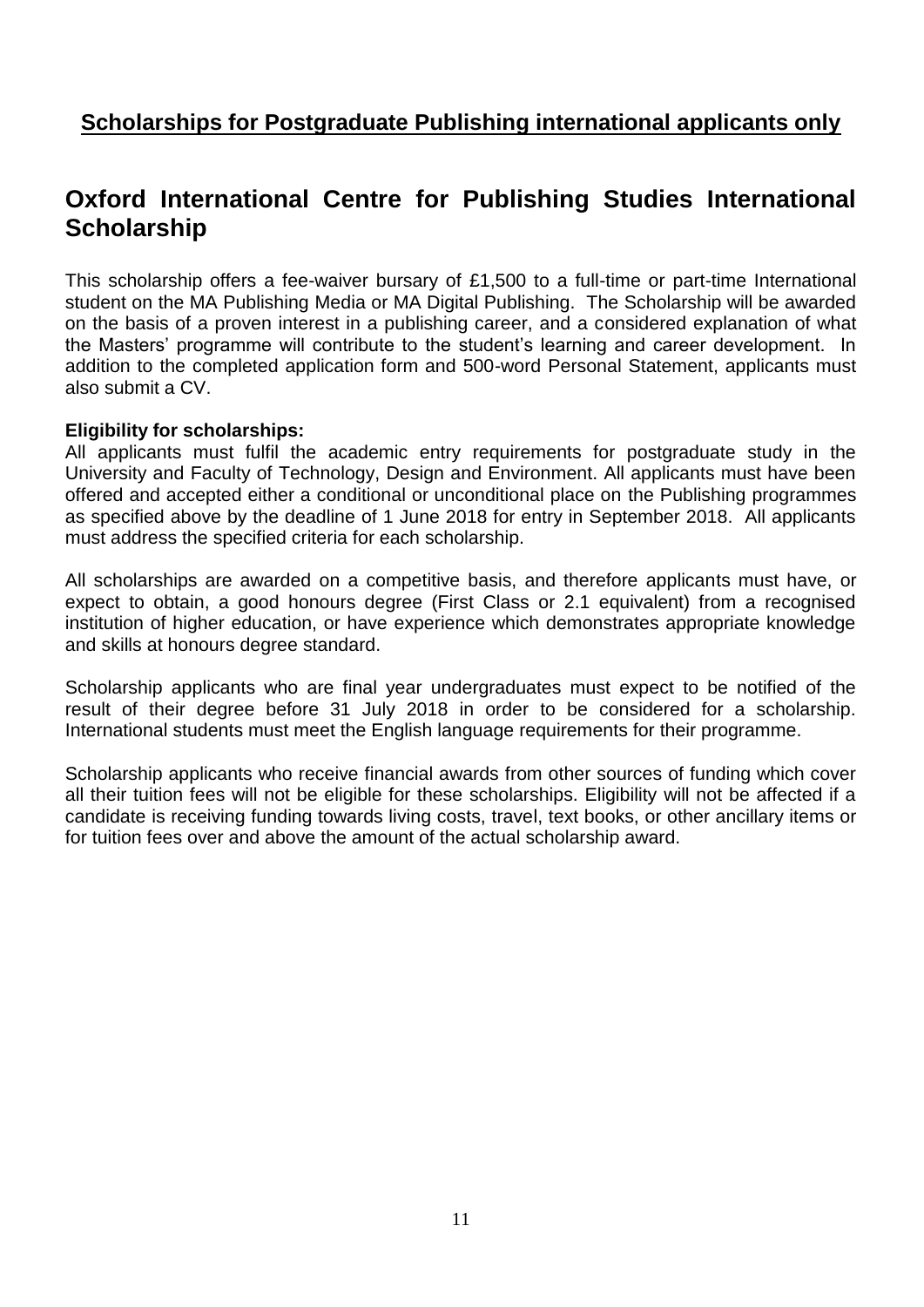**Application Procedure for:**

- **Full-time UK/EU Faculty Scholarship**
- **Part-time UK/EU Faculty Scholarship**
- **John Henry Brookes Scholarship**
- **Oxford School of Architecture Scholarship**
- **Hodgkinson Postgraduate Scholarship**
- **Wilkinson Scholarship in Development and Emergency Practice**
- **ADAM Architecture Scholarship**
- **School of Arts MA Music Scholarship (All pathways)**
- **School of Arts MA Music Scholarship (C19th Century & Opera pathway only)**
- **FLTRP Scholarship 2018**
- **Princeton University Press Scholarship 2018**
- **London Book Fair Scholarship 2018**
- **Oxford International Centre for Publishing Studies International Scholarship**

Applicants must apply for a scholarship at the same time as, or subsequent to, applying for one of the named Master's degrees listed in this leaflet:

- Applicants must complete the appropriate Scholarship Application Form **(Google Form Link on Scholarship Page.)** Applicants should use complete application form once only, indicating all scholarships they wish to apply for – applicants must however check their eligibility and required criteria for each.
- Scholarship applications must be accompanied by a personal statement in the section provided which must clearly identify:
	- a) why the applicant believes they are deserving of the scholarship: and
	- b) if applying for the **School of Architecture Hodgkinson Postgraduate Scholarship** (see Selection Criteria on page 4 of this document), how their intended programme of study will address the scholarship criteria.
- The deadline for receipt of a scholarship application is **11.59pm (23:59 GMT) on Friday 1 June 2018** for entry to the programme in September 2018.
- The Faculty's postgraduate scholarships are awards made towards tuition fees only. It is therefore important that applicants clearly identify how they intend to raise the additional funding necessary to cover living costs, travel, textbooks, other ancillary costs and any additional fees, should the tuition fees be higher than the amount of scholarship available.
- **Applicants failing to comply with these procedures will not be considered for the scholarship**.
- Candidates should be notified if they have been successful by 29 June 2018.

### **Selection Criteria**

The scholarships will be awarded on a competitive basis of academic merit and applications are assessed in relation to:

- academic merit
- how the applicant's chosen degree programme relates to their career ambitions
- personal development explaining why the applicant believes they are deserving of the scholarship

### **Selection Process**

1. The Scholarship Committee of the Faculty of Technology, Design and Environment will be responsible for the allocation of the scholarships identified in this leaflet. The decision of the